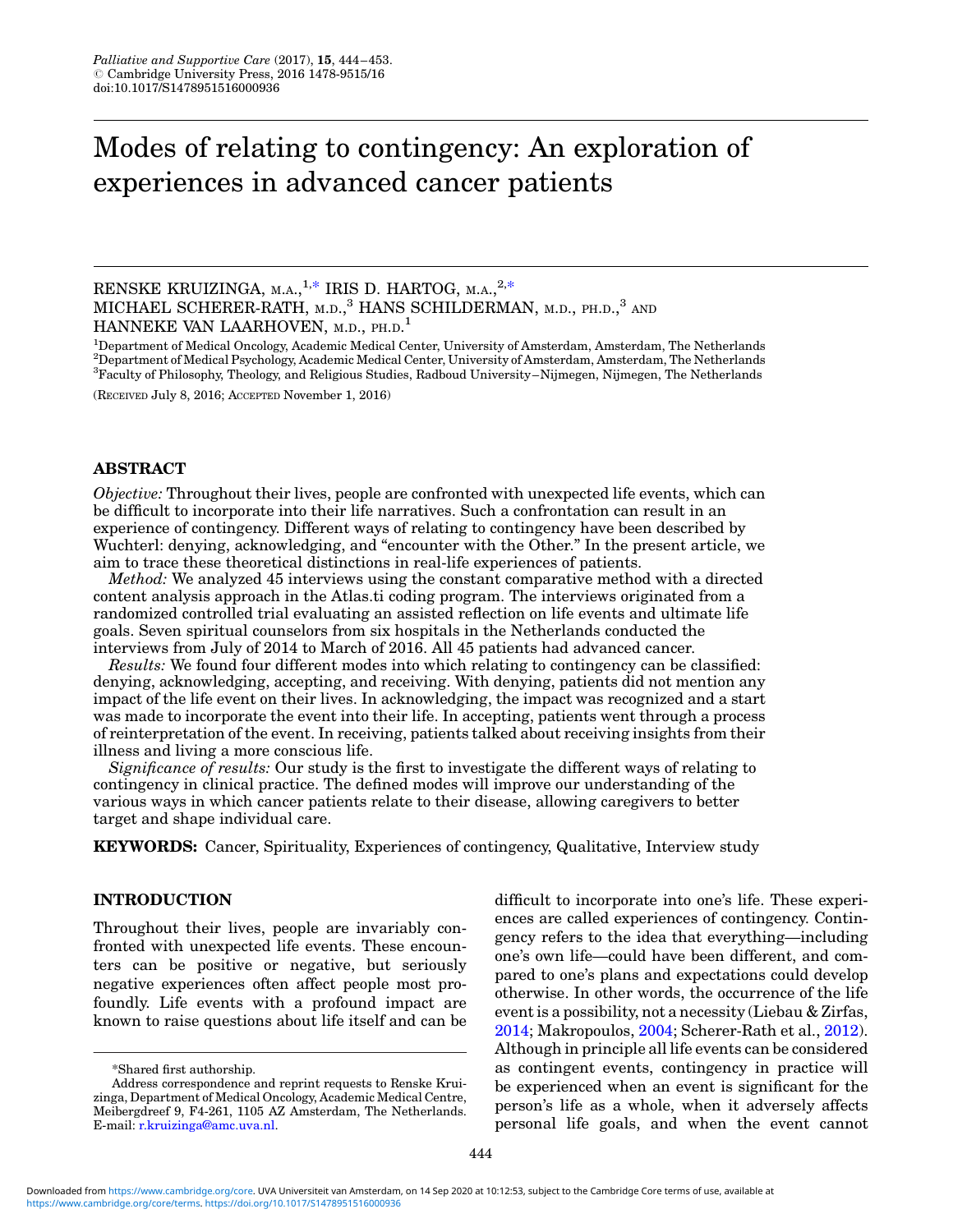naturally be integrated into one's life (Dalferth & Stoellger, [2007\)](#page-8-0). A diagnosis of incurable cancer is often a tremendous shock and difficult to interpret in the context of one's personal life narrative (Benzein et al., [2001;](#page-8-0) Ganzevoort, [2012](#page-8-0); Kendall & Murray, [2005](#page-8-0); Sarenmalm et al., [2009](#page-9-0)). It may evoke such existential questions as "Why me?" "Why now?" "What will my future look like?" and "What is the value of life?" (Fife, [2002;](#page-8-0) Houtepen & Hendrikx, [2003](#page-8-0)).

In traditional communities of the 19th century, actions and choices were constrained because each individual was anchored within the binding structure of social, cultural, and political norms and values, so that the integration of adverse events was taken care of within the community (Keupp et al., [2006\)](#page-8-0). In our current and more liquid modern times, the identity of people is not so clearly determined by these grounding structures (Bauman, [2013](#page-8-0); Taylor, [2007\)](#page-9-0). People define themselves less in social terms and increasingly construct and justify their lives in terms of narratives that support self-control (Ganzevoort & Bouwer, [2007](#page-8-0); Liebau & Zirfas, [2014\)](#page-9-0). This allows them to create their own structure of plausibility from which they interpret daily life. The creation of such a structure requires the making of a story (Ricoeur, [1986;](#page-9-0) Straub, [2005](#page-9-0)). A story creates a context in which events of the past, present, and future are fused into a plausible whole that serves the personal goals that one pursues. Thus, the activity of linking these events by describing what has happened enables people to understand the meaning of these events (Olthof & Vermetten, [1984\)](#page-9-0). Construction of life narratives is an ongoing process that locates the narrator in the middle of his story, thereby maintaining a continuous process of self-interpretation (Blitz, [2008;](#page-8-0) Murray, [1999\)](#page-9-0). The need for these explanatory narratives is even stronger when specific life events force the development of a whole new storyline. Life crises can mark the start of reflection and evaluation of questions about who we are and where we go in life (Baart, [2002;](#page-8-0) Blitz, [2008](#page-8-0)).

According to the German philosopher Kurt Wuchterl, the contingency of the world is not always acknowledged. People are inclined to develop a theoretical explanation for every event, assuming that everything can and should be explained either in terms of human reason or the laws of nature (Richter, [1983](#page-9-0); Wuchterl, [2011\)](#page-9-0). In explaining how the world works, people have often ignored or denied the contingency of events, even though contingency is inherent to the world itself (Wuchterl, [2011\)](#page-9-0). Repudiating contingency is mostly done on the argument of an all-encompassing reason, by the laws of nature, or the will of a higher power, in which reference to unexpectedness—as is inherent in contingent events—is completely removed.

This notion of contingency as described by Wuchterl is not a general psychological notion, although it touches upon different concepts within (health) psychology. Much research has been carried out in the field of coping, describing how people deal with unexpected life events (Park & Folkman, [1997](#page-9-0); Pearlin & Schooler, [1978;](#page-9-0) Lazarus & Folkman, [1984](#page-9-0); Bury, [1982;](#page-8-0) Wolin, [2015](#page-9-0); Cheng et al., [2014](#page-8-0)). Pargament and others have distinguished a specific form of coping—religious coping—which may positively or negatively contribute to dealing with severe life events (Pargament et al., [1994;](#page-9-0) [1998;](#page-9-0) [2000](#page-9-0); van Uden et al., [2013\)](#page-9-0). In addition, resilience research seeks to answer the question of why some people cope more effectively than others with certain situations (Luthar, [2006;](#page-9-0) Wolin, [2015](#page-9-0)). The common denominators in all these approaches are that they are based on stress theory and that they deal with mechanisms of appraisal and adaptive behavior, primarily focusing on how people function. Contingency theory, however, is a specific religious-philosophical approach that deals with the content of how people evaluate situations in relation to their worldview. This evaluation is crucial in the understanding of how people deal with critical situations. Contingency theory can be a valuable addition to the concepts and approaches within (health) psychology since it adds notions of purpose and intent to the functionalist approach of coping-based theories.

Not every unexpected event can be valued as being contingent from a religious-philosophical perspective. It has to meet certain criteria. According to Wuchterl, a personal issue is only religious-philosophical contingent when it (1) is judged within one's belief system as ontologically contingent, that is, not necessary to happen nor impossible; (2) resists every attempt by human actions to eliminate this nonnecessity; (3) is accompanied by an existential interest; and (4) triggers a reflexive impulse to argumentatively deal with the contingent phenomenon (Wuchterl, [2011](#page-9-0)).

He describes two ways in which people can relate to contingency, that is, narratively integrating these experiences into one's story of life. He describes these ways as "acknowledging" and "encounter with the Other." People who acknowledge that the world itself is ontologically contingent recognize the fact that unexpected things can happen that cannot always be explained. Questions remain open, and there is space to relate to something beyond our tangible world. An "encounter with the Other" refers to an encounter with something that is beyond human understanding and intelligibility. This possibility is called a "contingency encounter," although that which is encountered is the "Total Other." This encounter creates, as it were, the openness for new possibilities and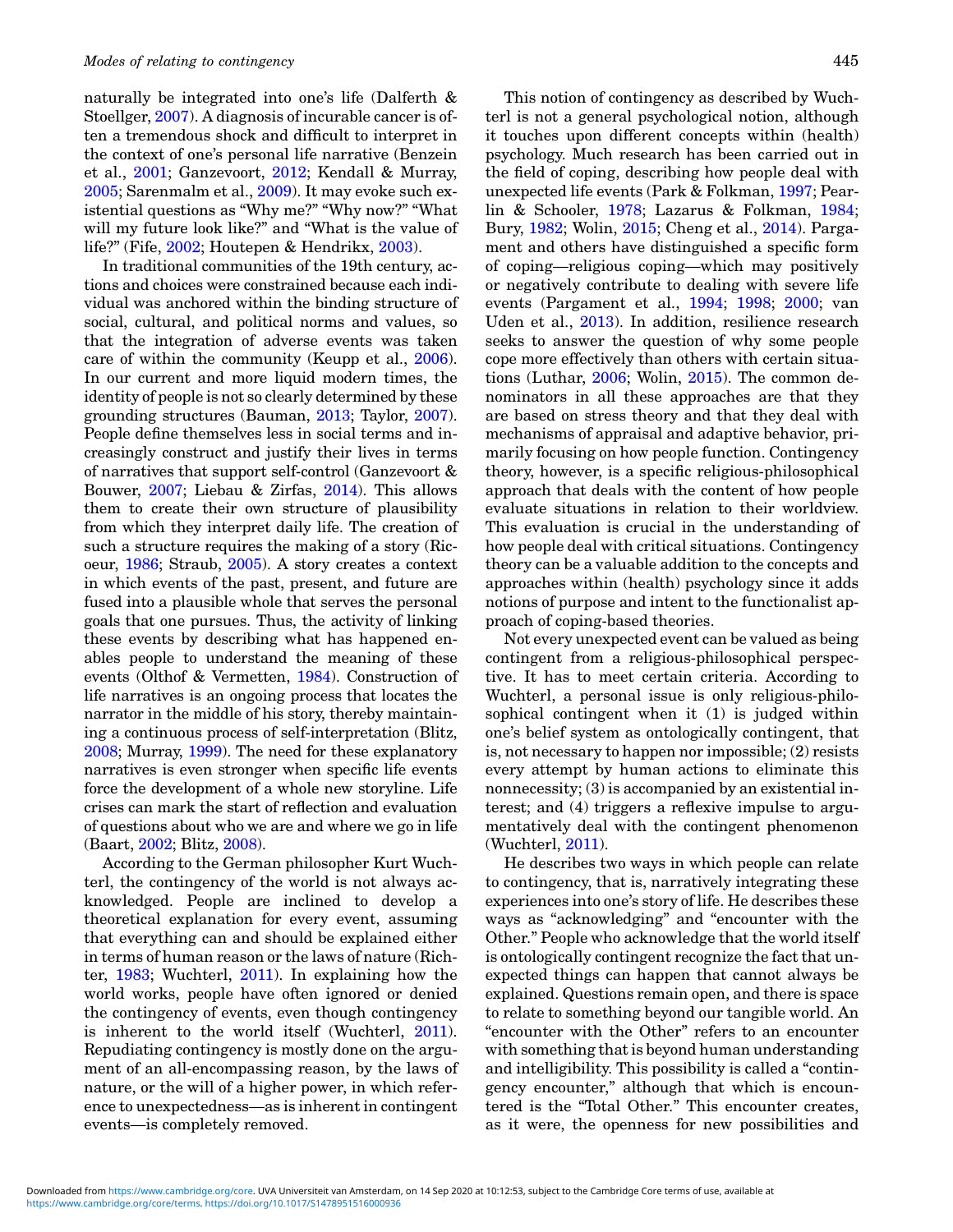opportunities. One is open to passively receive things that might happen or insights that might arise from this "new reality." The different ways of relating to contingency as distinguished by Wuchterl have not yet been examined in clinical practice. Here we aim to examine if we can trace these theoretical distinctions—denial of contingency, accepting contingency, encounter with the Other— empirically in the experiences of patients with advanced cancer.

#### METHODS

To investigate differences in how patients relate to contingency in clinical practice, we analyzed interviews that spiritual counselors held with advanced cancer patients about their experiences of being ill and the existential meaning they attributed to it. In order to trace Wuchterl's conceptual distinction, we undertook our empirical research in two phases: development and validation.

#### Development Phase

As a conceptual starting point, we used Wuchterl's trichotomy (denying, accepting, encounter), where after 23 interviews with advanced cancer patients had been analyzed. The interviews were conducted by spiritual counselors using a semistructured interview method exploring the patients' experiences with cancer, as described earlier (Kruizinga et al., [2016\)](#page-8-0). The constant comparative method was employed with a directed content analysis approach, while our analyses started with a theory as guidance for the initial codes (Hsieh & Shannon, [2005\)](#page-8-0) and making use of the Atlas.ti coding program (Friese, [2014](#page-8-0)). We started with the formation of categories, subsequently establishing boundaries, and ended with summarizing the content of each category in a one-page document (Boeije, [2002;](#page-8-0) Tesch, [1990\)](#page-9-0). Based on these analyses, we came to distinguish four modes of relating to contingency: denying, acknowledging, accepting, and receiving. To improve the quality of the code descriptions, we organized a peer group meeting with eight researchers from Radboud University–Nijmegen. These included two professors of pastoral theology and religious studies and six doctoral students working on different projects within practical and empirical religious studies. Using their feedback, we improved the code descriptions and defined more strict inclusion and exclusion criteria.

## Context of the Study

The interviews used for validation of our model were conducted by seven spiritual counselors working in different hospitals. Four of them had Roman Catholic backgrounds, two were Humanists, and one Protestant. All counselors had more than seven years experience working in a hospital setting. Their experiences with the interview method and the study protocol of a randomized controlled trial (RCT) have been described elsewhere (Kruizinga et al., [2013](#page-8-0);  $2016$ ). In short, the spiritual counselor asks the patient to draw a lifeline from birth until the present, with highs and lows indicating important life events. The patient chooses three important life events, which are discussed in more detail, and their expectations for the future and life goals are discussed. The spiritual counselors were trained by our research team to examine the experiences of contingency caused by these life events. In the present analysis, we examined one of the three life events identified by all patients, namely, the life event of having incurable cancer.

#### Validation Phase

In the second phase, we used 45 interviews, originating from an RCT that evaluated an assisted structured reflection on life events and ultimate life goals to improve quality of life. To test the final code descriptions, an interrater reliability test (IRR) was performed with three coders (RK, IH, MSR) using fragments from eight RCT interviews. The other interviews  $(n = 37)$  were coded by one researcher (RK) for reasons of efficiency, but in case of doubt  $(n = 9)$  the interview fragments were coded and discussed by all three researchers (RK, IH, MSR) until consensus was reached.

#### Design of the Study

Patients were recruited from seven different hospitals: two academic hospitals, one categorical hospital, and four local hospitals. The Medical Ethics Review Committee of the Academic Medical Centre–Amsterdam confirmed that the Medical Research Involving Human Subjects Act (WMO) did not apply to our study and therefore an official approval of this study by the committee was not required (Letter June, 27th, 2012). The inclusion criteria for patients were as follows:  $\geq$ 18 years of age with advanced cancer not amenable to curative treatment and with a life ex- $\rm{pectancy} \geq$ 6 months. Patients with a Karnofsky Performance Status score  $<60$ , insufficient command of the Dutch language, and a current psychiatric disease were excluded. Data were collected from July of 2014 until March of 2016. The interviews lasted for from 35 to 144 minutes.

# RESULTS

Patient demographics are provided in [Table 1](#page-3-0). Twenty-one males and 24 females were included.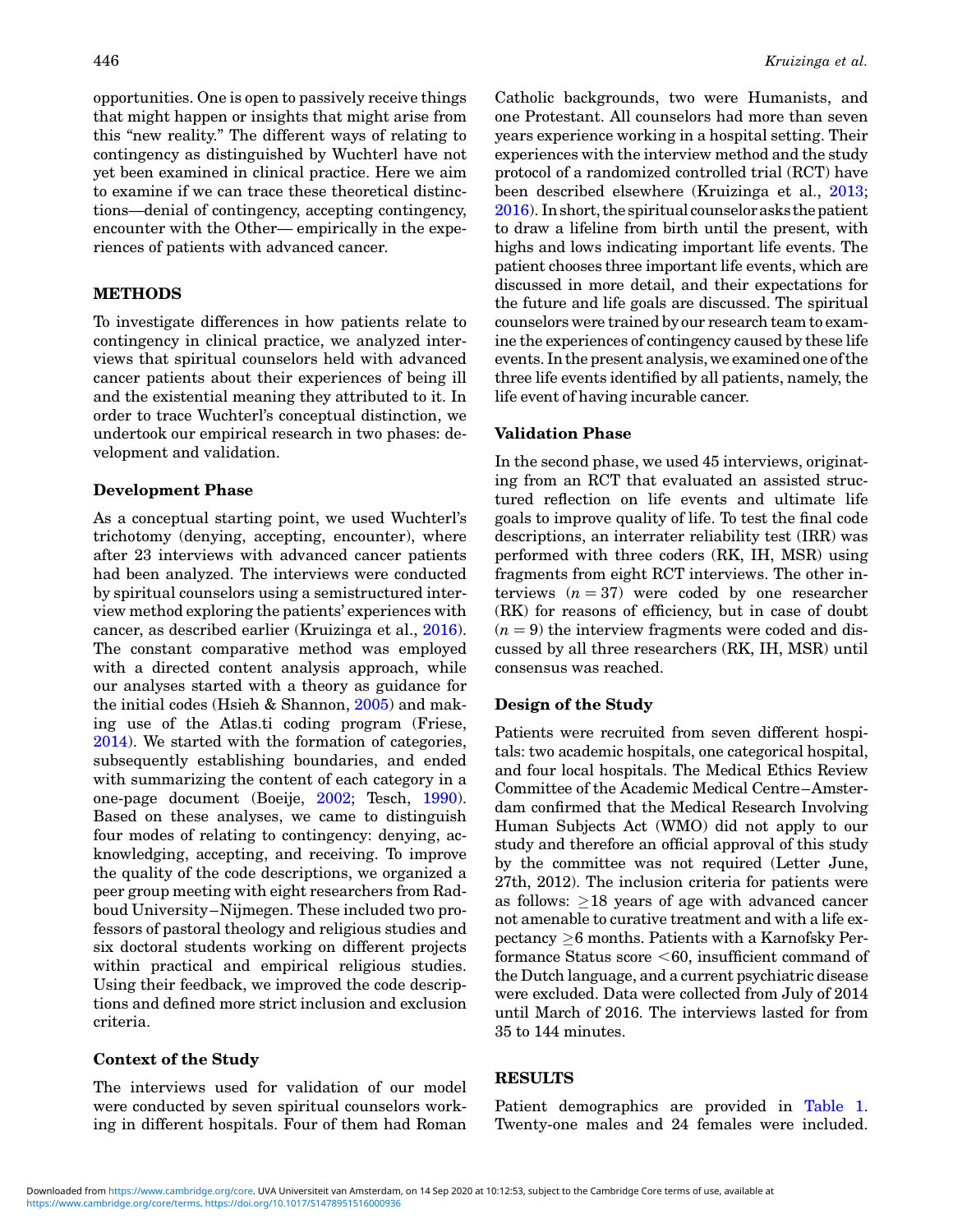<span id="page-3-0"></span>

| <b>Table 1.</b> Patients' demographics |  |
|----------------------------------------|--|
|----------------------------------------|--|

| Sociodemographic      |                     | n  | %   |
|-----------------------|---------------------|----|-----|
| characteristics       |                     | 45 | 100 |
| Age                   | Mean, SD            | 60 | 12  |
| Gender                | Male                | 21 | 47  |
|                       | Female              | 24 | 53  |
| Education             | $<$ Compulsory      | 11 | 24  |
|                       | $>$ Compulsory      | 34 | 76  |
| Work                  | Working             | 17 | 38  |
|                       | Not working         | 28 | 62  |
| Living arrangement    | Married             | 33 | 37  |
|                       | Living with partner | 6  | 13  |
|                       | Living alone        | 6  | 13  |
| Religious affiliation | Roman Catholic      | 8  | 18  |
|                       | Protestant          | 8  | 18  |
|                       | Other Christian     | 5  | 11  |
|                       | Humanistic          | 6  | 13  |
|                       | Atheistic           | 3  | 7   |
|                       | Nonreligious        | 15 | 33  |

All patients had Dutch nationality, and their mean age was 60. The four codes indicating the four different modes that resulted from our analysis are described below. All quotations are derived from the 45 analyzed interviews that were held as part of an RCT (see [Table 2](#page-4-0)).

#### Development Phase

In our analysis, we focused on the three conceptual distinctions proposed by Wuchterl: denying, accepting, and "encounter with the Other." In our data, we found a lot of statements that indicated acknowledgment of the contingency of the event, but without full acceptance. These statements did not fit the definition of "denying," nor that of "acceptance." Therefore, we defined the additional code of "acknowledging." Also, for the description of Wuchterl's "encounter," we found that patients talked more about "receiving" something rather than "encountering" something, so we labeled this mode "receiving."

#### Mode 1: Denying

In the analyzed interviews, patients who talked about their experiences such that they were not engaging in an interpretation process were categorized as "denying" the contingency. Most of the time, denial of contingency is seen in that which is absent, for instance, in a lack of existential questions, rather than clear statements of denial. We did find some statements of patients who did not want "it," or did not want to talk about their cancer, pushed it aside, or emphasized their activeness to live on as they did before (quote 1) (see [Table 2\)](#page-4-0). In contingency denial, the

patient has not started or has aborted the interpretation process; there is no real confrontation with one's own vulnerability or the limits of one's own abilities (quote 2). Sometimes a definitive explanation of the event is given or the existential meaning of the event is denied, leaving no questions about the event or its cause. This denial is associated with coping, as defined in medical psychology. Coping can be seen as a strategy to restore the balance in life as soon as possible, in order to be functional again and continue with life, thereby avoiding an interpretation crisis (quote 3). The phrases used in the case of contingency denial are often formulated as rationalizations or statements that express the respondent's lack of need to ask questions or need to understand the cause of an event. It most often reveals itself by that which is lacking, when no questions are asked and no process, ultimate meaning, or references to the existential domain are discussed (quote 4). Some patients talk about pure bad luck, but later on also talk about their struggles to incorporate this "bad luck" into their lives. Therefore, statements that mention "chance" or "bad luck" should not automatically be linked to the code of denial. Statements about the existential meaning of this "bad luck" indicate that the interpretation of "bad luck" is the result of a search for a meaningful interpretation and not a definitive answer that immediately halts the interpretation process.

### Mode 2: Acknowledging

When contingency is acknowledged, the experience of contingency is "taken seriously," and it is recognized as an event that has an impact on one's life as a whole (quote 5). No definitive explanation is given for the event, but a process of interpretation has been set in motion, searching for the cause and meaning of the life event. The event raises questions that cannot be answered immediately. Important in the acknowledgment of contingency is seeing the non-necessity and non-impossibility of the situation. It is recognized that it goes beyond one's understanding to grasp the cause of the event, but there is a need to relate to something that lies beyond one's capabilities. Asking questions about the cause of the event (e.g., "Why me?" "Why now?" "Why did this happen?") is seen to be a key element in this mode of acknowledging (quote 6). Acknowledgment of contingency is only the first step in the narrative interpretation process, an attempt to place the event within one's life story. The experience of contingency is confronted, and the impact and significance of the event for one's life as a whole are recognized. However, the event is not accepted and not yet integrated into one's life story (quote 7). The phrases that are used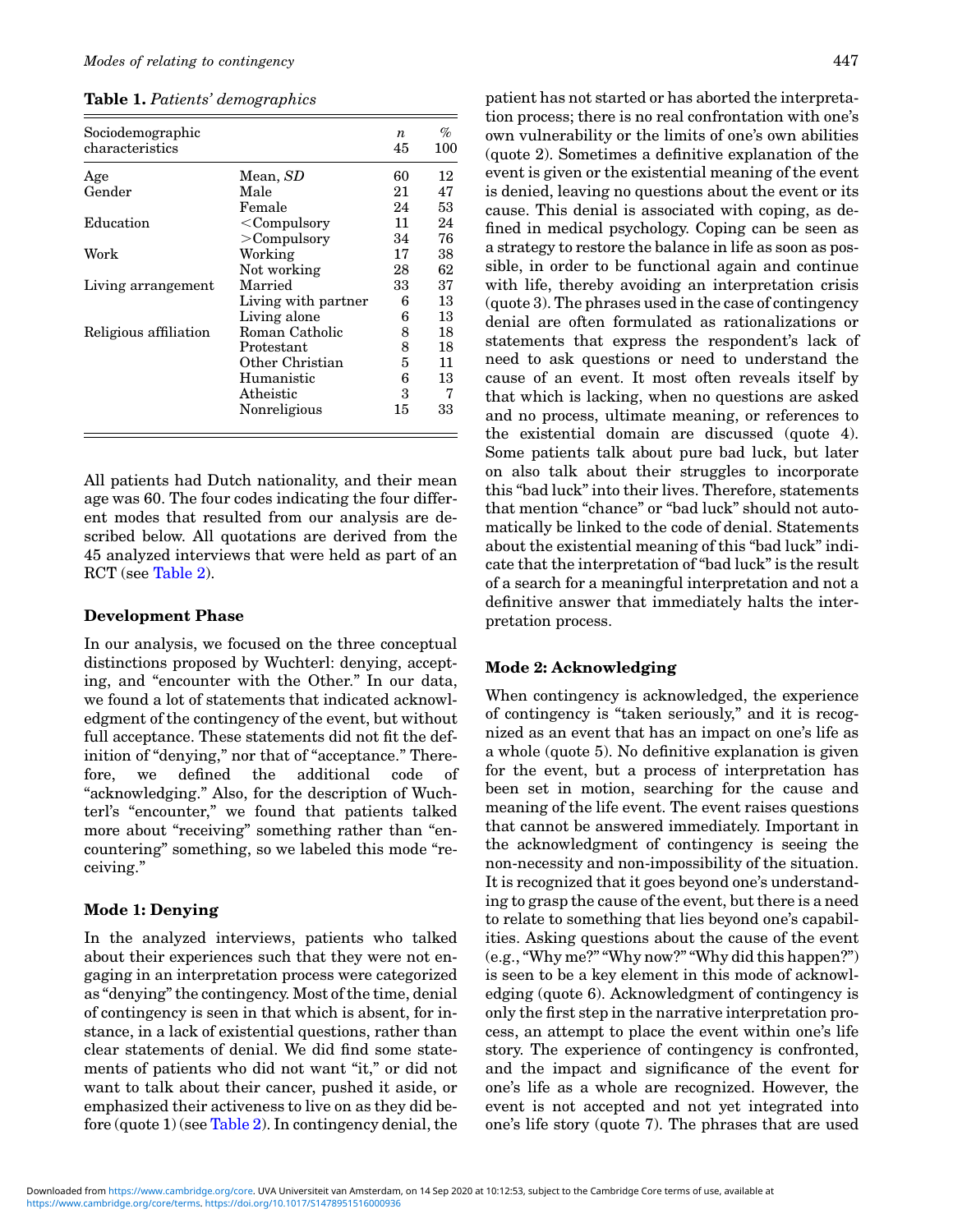<span id="page-4-0"></span>

|  |  | <b>Table 2. Quotes</b> |
|--|--|------------------------|
|--|--|------------------------|

| Quote 1: Denying          | Yes, but what is that diagnosis? It is a pure low point when you are told you have cancer, but I<br>don't want to have it. I want to keep going, I'll fight for it, too. I'm still very active in everything.<br>(male, 72, gastric cancer)                                                                                                                                                                                                                                                                                                                                                                                                                  |
|---------------------------|--------------------------------------------------------------------------------------------------------------------------------------------------------------------------------------------------------------------------------------------------------------------------------------------------------------------------------------------------------------------------------------------------------------------------------------------------------------------------------------------------------------------------------------------------------------------------------------------------------------------------------------------------------------|
| Quote 2: Denying          | I didn't want to be written off or anything. I was very ill. And I still have that. I almost never tell<br>people that I'm sick. Because then they think "Oh, I don't have to invest in her because she's<br>going to die anyway," or something like that. You know, that kind of feeling. So I just wanted to<br>go on and that's just what I did. (female, 68, neuroendocrine tumor)                                                                                                                                                                                                                                                                       |
| Quote 3: Denying          | I: What are important life goals for you?<br>P: Well, to keep living for a while. That the cancer doesn't get the better of me. [] I've arranged<br>everything. [] So it's all on the computer, and if the computer crashes, it's all on a USB stick.<br>Everything is settled. [] It doesn't dominate my life, though. That wouldn't be good. (male, 64,<br>kidney cancer)                                                                                                                                                                                                                                                                                  |
| Quote 4:                  | Yes, when I heard I was sick. Then everything , everything changed. [] Your plans for the                                                                                                                                                                                                                                                                                                                                                                                                                                                                                                                                                                    |
| Acknowledging             | future, everything is uncertain. (female, 62, gynecological cancer)                                                                                                                                                                                                                                                                                                                                                                                                                                                                                                                                                                                          |
| Quote 5:<br>Acknowledging | If they had told me, "You are sick and it is," so to speak, "lung cancer because you have smoked all<br>your life and lived in the wrong way," then I would say okay. But in this case, I just think, "Well<br>[] a low point, that is something you don't expect. Then you just think it's over." It's done.<br>(male, 65, gastric cancer)                                                                                                                                                                                                                                                                                                                  |
| Quote 6:<br>Acknowledging | I just didn't understand it. I was really angry about it, yes. Well, don't get me wrong—I don't<br>blame the doctors. But you just think, "Why me again'?" "Why does this happen to me for the<br>second time?" Well, nobody can answer that question, neither can I. [] So I let go of it, because<br>it doesn't make sense trying to figure it out. [] I just have to learn to deal with it. (male, 60,<br>bone cancer)                                                                                                                                                                                                                                    |
| Quote 7: Accepting        | That's a big cliché of course, but yeah, "That's not possible, that can't happen to me. That counts<br>for everyone else, but not for me."<br>I: It shouldn't?                                                                                                                                                                                                                                                                                                                                                                                                                                                                                               |
|                           | P: Well, shouldn't [] but I accepted it pretty quickly. Really accepted. I thought, "Why should I<br>complain? I'm already 62, such a nice husband, lovely children. [] I have a beautiful life, had a<br>beautiful childhood." I wouldn't know what I could actually give as a reason for why I should be<br>one of the lucky ones not to be affected by the disease. (female, 65, breast cancer)                                                                                                                                                                                                                                                           |
| Quote 8: Accepting        | But that's a whole process of letting go of everything. It doesn't happen automatically. [] I've<br>learned to go deep, really learned how to go deep. Just crying, weeping, shouting it out when I<br>can't manage anymore. God has abandoned me—that kind of feeling. And yet still to pick<br>yourself up again and fight when you have to fight. But you can't keep fighting, and you can't<br>keep going deep. (male, 35, brain cancer)                                                                                                                                                                                                                 |
| Quote 9: Accepting        | And I also knew it had helped me get a better understanding of myself. Through the disease, by<br>being confronted with myself when lying on the couch for days in pain, during sleepless nights<br>in agonizing pain, then you start thinking about yourself. Then you start changing things. You<br>notice that some things are not good. And you also see things differently. You start seeing the<br>world differently. [] I really try to go with the flow now. It's difficult, but I have learned from<br>it. [] I've done something with it, and it has brought me something too. Sometimes the lesson<br>is hard. (female, 68, neuroendocrine tumor) |
| Quote 10: Receiving       | I do believe that I have to go through this. I believe this, and that it happens for a reason. But that<br>you have to learn something valuable from it. Or change your whole life. At least, do something<br>with it. Not just go on like before. (female, 24, gynecological cancer)                                                                                                                                                                                                                                                                                                                                                                        |
| Quote 11: Receiving       | I'm natural now. I have a much more positive outlook on life and enjoy a lot more things. You<br>know, things used to be just normal. You take everything for granted. [] I think that what this<br>whole thing of being ill has brought me is that I think a lot more about the spiritual side of<br>things. Not that I am suddenly religious or anything. I don't believe in God. I always believed<br>that there is something more but not really by definition a god. But I think about it a lot more<br>now. (female, 24, gynecological cancer)                                                                                                         |
| Quote 12: Receiving       | P: A chance, yes I think so. To develop myself. To change myself. [] I think in your life things<br>happen to you so you can do something with them. So developing yourself in a better way or<br>getting a different perspective on life or whatever.<br>I: Different perspective, that means?<br>P: Uh, yeah. To do something with it, what has happened to you. How I see it now. I can talk easily<br>about my breast cancer, and when I see how others react to it, I think, "Yes." I am doing                                                                                                                                                          |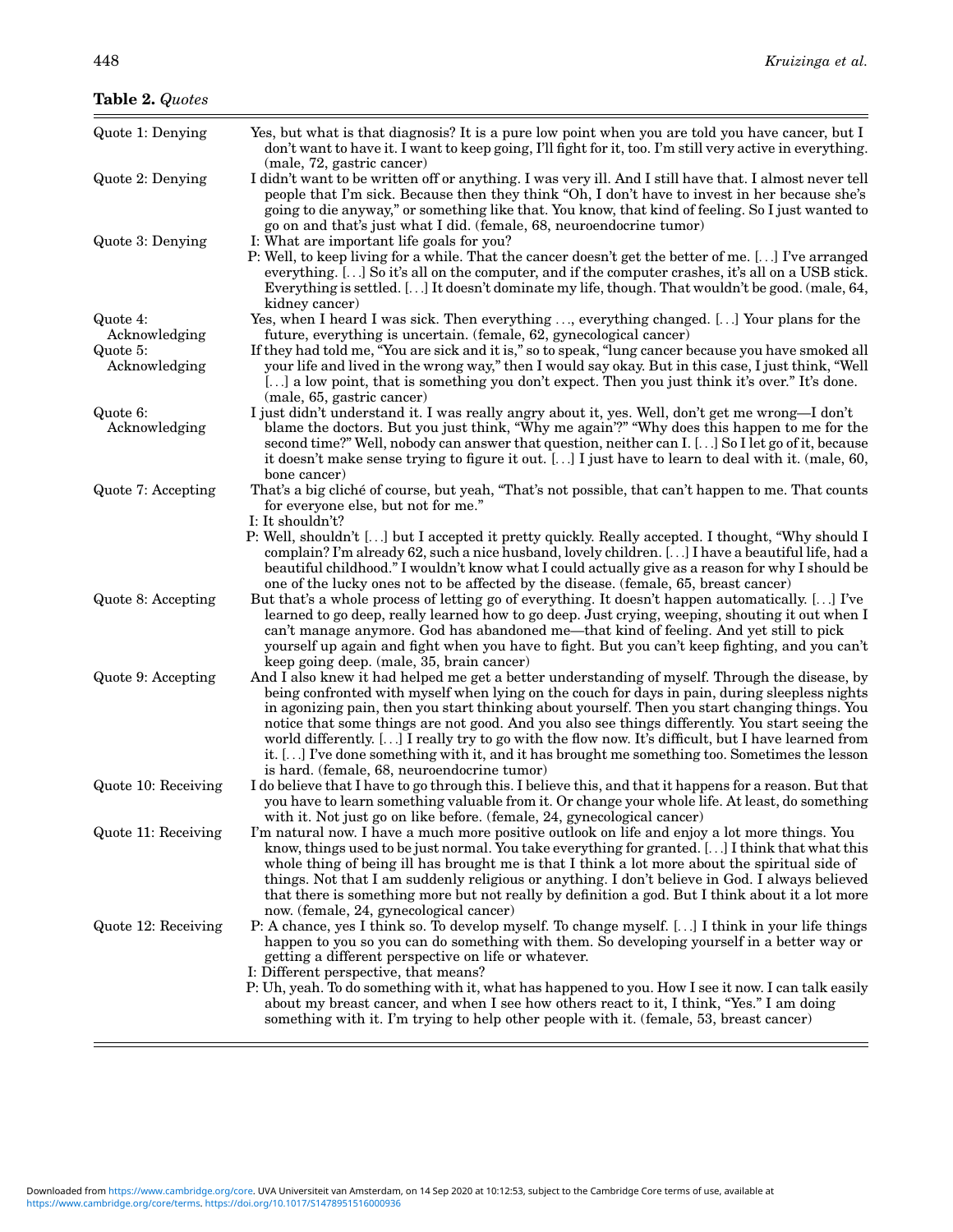to describe this can be formulated as verbs relating to how it should be or what they have to do.

# Mode 3: Accepting

In the mode of accepting contingency, not only the contingency of a life event is acknowledged, but also the new reality that comes with it is recognized and accepted as a part of the person's life after the event. This acceptance is one step further toward an integration into the personal life story and in the direction of a new reality (quote 8). In this mode, the statements are more passively formulated compared to the previous mode. The struggle to place the event into the whole life story is also part of acceptance (quote 9). Accepting the contingent life event goes one step beyond acknowledging, because the event is now also an integrated part of one's life. Sometimes this is still a struggle, but in some cases new possibilities are seen and discovered. However, this is only the beginning of the learning process; full integration of this new opportunity is only completed in the mode of "receiving." In accepting, the patients are actively looking foraway in which the event can be integrated into their life. This is often expressed in the form of a process, with the use of verbs, for example, "learning, accepting, seeing." In this mode, the reinterpretation of the event and the significance for one's own life are clearly stated (quote 10).

# Mode 4: Receiving

In contrast to "encounter," as defined by Wuchterl, we observed an attitude of receiving: that what is received often concerns patients' ultimate life goals. In this mode of relating to contingency, there is full integration of the event into one's life story. The phrases that are used often denote transformation and deriving new insights, influencing the choices made in life. Patients refer to values that have become more important—for example, being more conscious or aware in life, taking more enjoyment from the here and now, having more meaningful relationships. Such phrases are mostly formulated in the past tense (quote 11). Patients in the mode of receiving often talk about insights they have received from relating to the contingency of an event. They also talk about something that transcends our tangible world—for example, "it happens for a reason" or "someone/some power did this." This transcendence has a broad meaning. It can be something abstract, like "the universe," "the unknown," or the "ultimate good," and some people call it "a higher power/God" (quote 12). In the mode of receiving, "new possibilities" are central, there is space in which to act, and it is preceded by a process of transformation and creation of new insights. There is not only the acknowledging of the world's ontological contingency, but it is a real encounter with "the other side": that which we cannot know and cannot see (quote 13).

## Final Model

If we look at the four modes, their definitions (see [Ta](#page-6-0)[ble 3](#page-6-0)) and their implications for different dimensions of life, we come to a schematic representation (see [Figure 1\)](#page-6-0). The red circle at the bottom of the figure represents a contingent life event. A life event can have a situational meaning for the person in the here and now. It can also have a more existential meaning for a person in terms of his/her life as a whole. Sometimes a life event can have a spiritual meaning for a person, regarding a higher reality. At the left, these three dimensions are specified. The first mode—denying—bends to the right because it represents not acknowledging the impact on one's whole life. When an interpretation process is begun, it is the first step toward integration. This is the second mode—acknowledging. The blue arrow symbolizes a process moving toward full acceptance. In the mode of accepting, there is room for reinterpretation of a life event; hence the black arrow. At the end of the model, the mode of receiving is placed in the dimension of a higher reality, discovering the new possibilities and new insights.

#### Validation Phase

To test the final code descriptions, an IRR was performed and the calculated value of Cohen's kappa was 0.83, which can be interpreted as "very good agreement" (Tinsley & Weiss, [2000\)](#page-9-0). Of all the interviews  $(n = 45)$  that have been encoded, only two were assigned the code of "denying," and two were assigned the code of "receiving." Most  $(n = 24)$  were assigned the code of "recognizing," and many were assigned the code of "accepting"  $(n = 17)$ . We did not observe major differences between the four different modes and the sociodemographic characteristics (see [Table 4](#page-7-0)).

# DISCUSSION

Our study is the first to investigate the theoretical distinctions put forward by Wuchterl regarding the experience of contingency in a clinical setting. The described modes of relating to contingency will make it possible to understand the experiences of cancer patients and allow caregivers to better target and shape individual care. Caring for the existential issues of patients is usually referred to as spiritual care. Spirituality can be an important element of the way patients face chronic illness, suffering, and loss. Spiritual care begins by truly listening to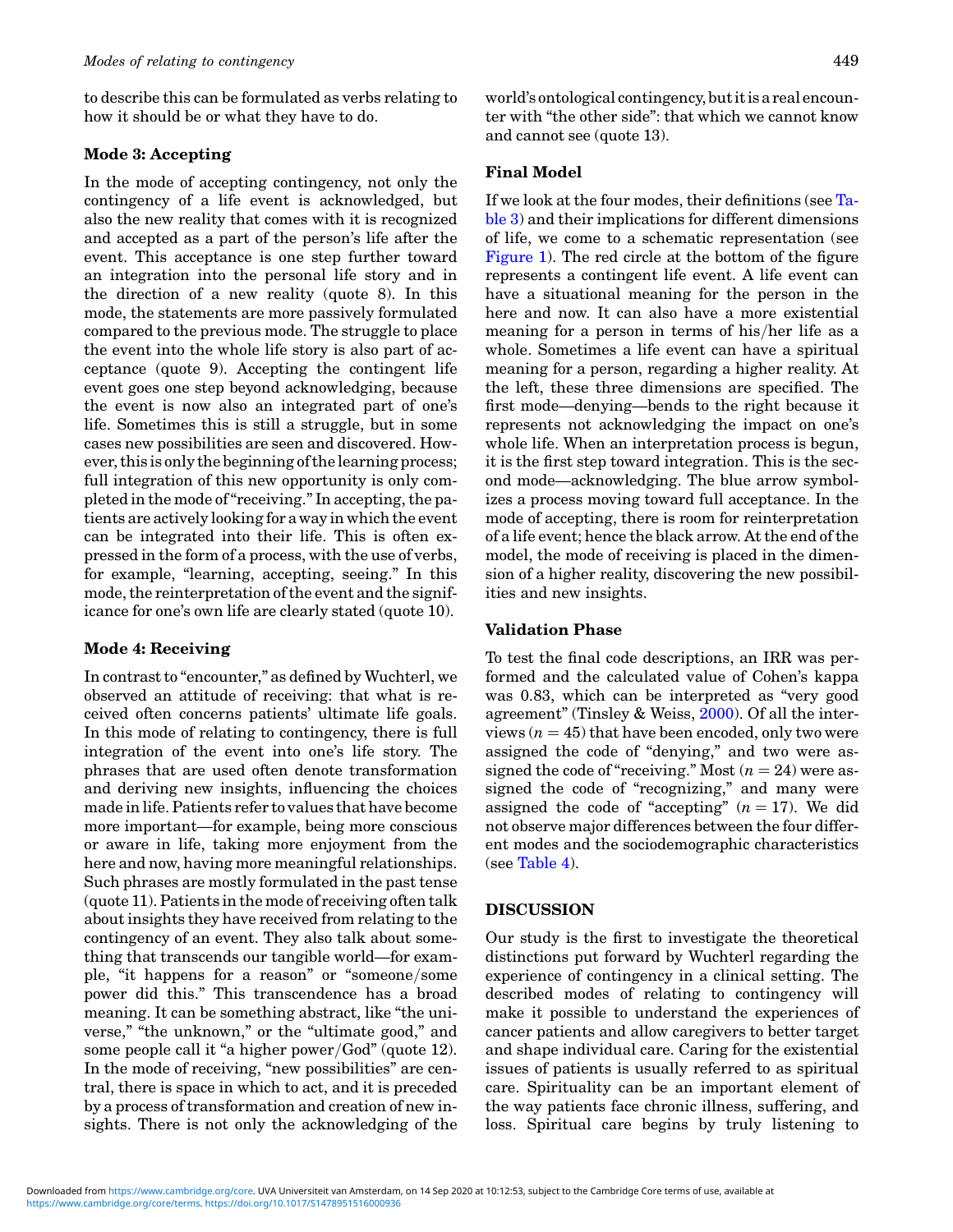| Denial        | 1. No interpretation process is started to incorporate the event into one's life. No existential questions are<br>being asked and no attempt is being made to understand the situation.                                                                                                                                 |  |  |  |
|---------------|-------------------------------------------------------------------------------------------------------------------------------------------------------------------------------------------------------------------------------------------------------------------------------------------------------------------------|--|--|--|
|               | 2. The event is explained by stating that the event was necessary or destined to happen, due to "absolute"<br>chance," the laws of nature, or a very strict theocentric worldview. In this case, the explanation is not<br>an outcome of a search for interpretation, but it is a way to fix contingency and to end the |  |  |  |
|               | interpretation process.                                                                                                                                                                                                                                                                                                 |  |  |  |
|               | 3. "Living a normal life or live on as before" is often mentioned in this mode, emphasizing their                                                                                                                                                                                                                       |  |  |  |
|               | activeness.                                                                                                                                                                                                                                                                                                             |  |  |  |
| Acknowledging | 1. A person talks about the impact of the event on their entire life. The cause of the event can be<br>rationalized but the impact is acknowledged.                                                                                                                                                                     |  |  |  |
|               | 2. Questions are asked, such as: why did this happen, why me, did I do anything wrong, is it just chance,<br>bad luck? These questions are often asked at the beginning of the process; they are the first attempts to<br>include the event into one's own life story.                                                  |  |  |  |
|               | 3. People sometimes talk about accepting, but merely in the direction of "should" or "ought," as a<br>necessity instead of a completed process. This mode only indicates the start of the process. It has not<br>become a full part of their lives, but they are working toward that inclusion.                         |  |  |  |
| Accepting     | 1. The impact of the life event on one's life as a whole is recognized, and there is the difficult process going<br>on of incorporating this event into the life story.                                                                                                                                                 |  |  |  |
|               | 2. This process can be at the beginning, only trying to integrate the event into a story, but it can also be<br>more toward discovering the new possibilities.                                                                                                                                                          |  |  |  |
|               | 3. There are often signs of a reinterpretation of the event: a person looks back on the life event in a<br>different way than at the outset—for example, at first the event can be interpreted as something bad,<br>but later it might have also a positive connotation.                                                |  |  |  |
| Receiving     | 1. A person acknowledges the impact of the event on his/her life, has gone through a process of accepting<br>and can now receive new possibilities from this new reality, that which transcends our human<br>framework, and to derive new insights from that encounter.                                                 |  |  |  |
|               | 2. It is a process of transformation, reshaping and creating new insights. The person is open to meet that<br>which transcends our human framework, and to derive new insights from that encounter.                                                                                                                     |  |  |  |
|               | 3. More passive language is used, referring to the completed process of acceptance and integration, and                                                                                                                                                                                                                 |  |  |  |
|               | the received insights and/or living a more conscious life.                                                                                                                                                                                                                                                              |  |  |  |

<span id="page-6-0"></span>Table 3. Definitions of the different modes of relating to contingency

patients' hopes, their fears, and their beliefs and to incorporate these beliefs into the therapeutic plan (Puchalski, [2001](#page-9-0)). This careful listening is a first step toward understanding and subsequently toward an accurate diagnosis of a patient's ability to relate to contingency. A proper diagnosis is a precondition for good counseling in dealing with a possible interpretation crisis. This is especially important when it comes to a severe interpretation crisis (van Dalen et al., [2012](#page-9-0)). Unmet spiritual needs can lead to depression and a reduced sense of spiritual meaning and peace (Pearce et al., [2012](#page-9-0)). It is important to first recognize spiritual needs and to then understand those spiritual needs in all their forms and appearances. In con-



Fig. 1. Schematic representation of the four modes.

trast to Wuchterl, who reserved much space for the description of "denial," we found indications of this mode of relating to contingency in only two interviews. This discrepancy can have different explanations. First, our study only looked at the life event of having incurable cancer. In other cases, patients might be more inclined to ignore the contingency than in the case of our major event. Second, people who tend to ignore contingency might not be the people who are most likely to participate in studies on talking about their lives (Street et al., [2005](#page-9-0)). Therefore, the numbers in our study indicating the four different modes should not be used to draw conclusions about more general circumstances. Future studies in different patient populations and examining other life events could enhance our findings. It should be noted that an interview fragment only represents one particular moment during which the patient reflected on his or her experiences of contingency. Therefore, our findings should not be understood as fixed states, but as modes between which patients can pass back and forth. The different modes may necessitate different approaches to spiritual care. For instance, patients in the mode of denying contingency are more likely to be resistant to the kind of help that focuses on the meaning of a life event in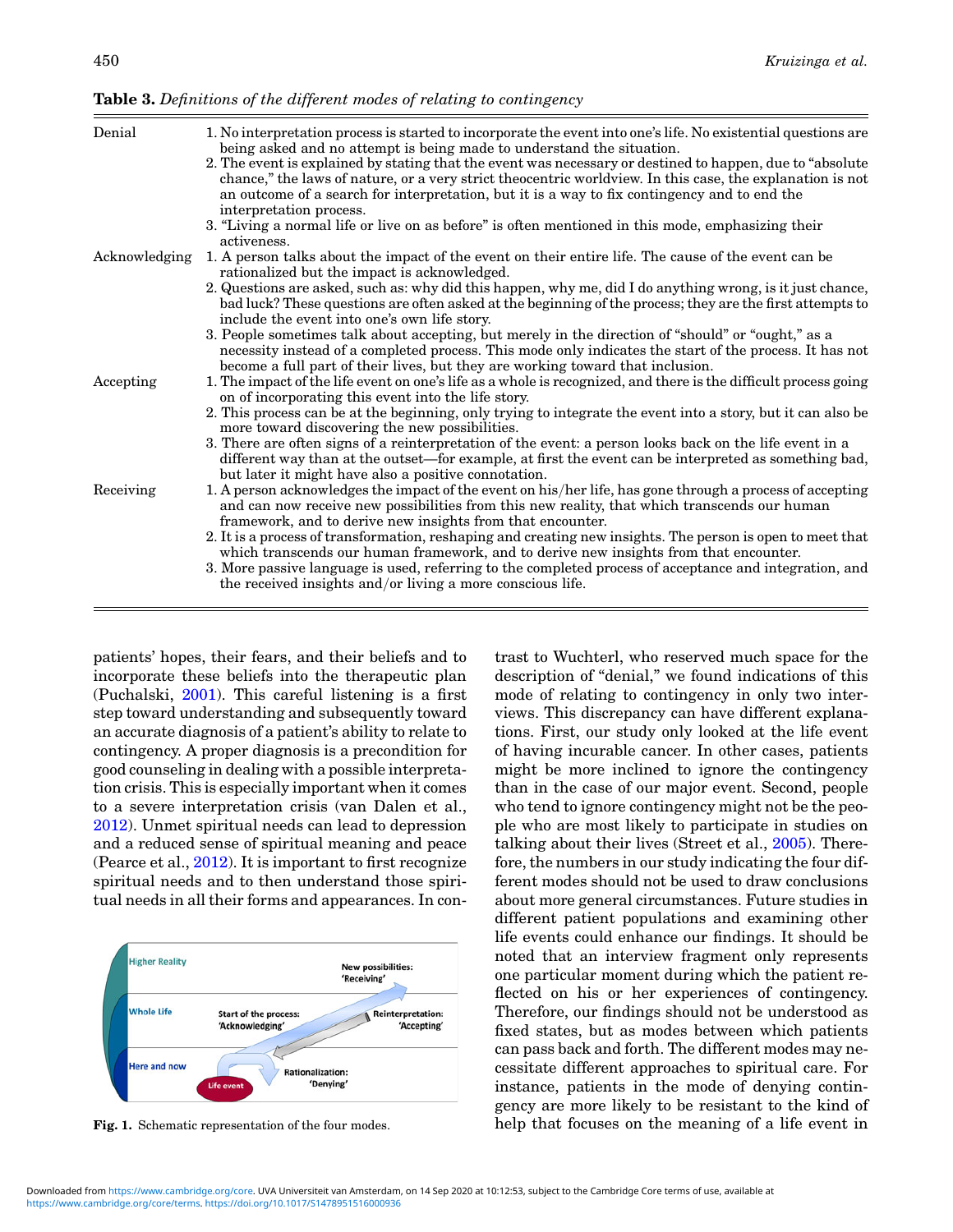| Sociodemographic<br>characteristics |                     | Denying,<br>$n=2$ | Acknowledging,<br>$n=24$ | Accepting,<br>$n=17$ | Receiving,<br>$n=2$ |
|-------------------------------------|---------------------|-------------------|--------------------------|----------------------|---------------------|
| Age, mean                           |                     | 68                | 61                       | 60                   | 39                  |
| Gender                              | Male                | റ                 | 10                       |                      |                     |
|                                     | Female              |                   | 14                       |                      |                     |
| Education                           | $\leq$ compulsory   |                   |                          |                      |                     |
|                                     | $>$ compulsory      |                   | 19                       | 15                   |                     |
| Work                                | Working             |                   | 10                       |                      |                     |
|                                     | Not working         |                   | 14                       | 12                   |                     |
| Marital status                      | Married             |                   |                          | 13                   |                     |
|                                     | Living with partner |                   |                          | ົດ                   |                     |
|                                     | Living alone        |                   |                          |                      |                     |
| Religiosity                         | Religious           |                   | 10                       |                      |                     |
|                                     | Nonreligious        |                   | 14                       | ð                    |                     |

<span id="page-7-0"></span>Table 4. Results of the validation phase

their lives, as they do not recognize this line of thinking. In contrast, patients who are in the mode of receiving are less likely to benefit from help that gently tries to allow the patient to see that the event can have implications for their lives, as the patient has already discovered a new reality and new possibilities resulting from the event. Our finding of four different ways of relating to contingency gives insight into where a patient can be in terms of relating to existential questions and affords an opportunity to understand the questions that may arise in the different modes. However, this is just the first step in understanding the experience of contingency in advanced cancer patients. We do not yet fully understand the relationship between the different modes, and we do not know whether patients can go through different modes and the direct implications for spiritual care. Future research is needed to investigate whether these different modes also correlate with the overall well-being of patients. Other studies have shown that negative religious coping is associated with poorer quality of life (Sherman et al., [2005](#page-9-0); Tarakeshwar et al., [2006](#page-9-0)), that existential and spiritual domains are related to suffering and quality of life (Mount et al., [2007\)](#page-9-0), and that spiritual interventions addressing existential themes using a narrative approach can enhance quality of life (Kruizinga et al., [2015](#page-8-0)). Therefore, in addressing spirituality, we believe that an awareness of the contingency of life should gain more attention and be employed as a basic understanding when considering life itself.

Furthermore, it is important to examine at what moment in the course of their disease that spiritual care can best be offered to cancer patients. Patients believe that professionals should know when and where to discuss spiritual concerns; however, much is still unknown about the timing of spiritual care (Edwards et al., [2010](#page-8-0)). Crucial to well-timed spiritual care is timely referral, which can be done by all

healthcare professionals but is primarily done by the nursing staff, as they spend the most time with patients (van Leeuwen & Cusveller, [2004\)](#page-9-0). Spiritual care is generally seen as a domain of palliative and hospice care, but because patients need time to open up, rethink, and reshape their life stories, it might be argued that meeting with a spiritual care provider before the terminal phase is desirable (Edwards et al., [2010](#page-8-0); Ganzevoort & Bouwer, [2007\)](#page-8-0). Therefore, the recommendations of the Spiritual Care Consensus Conference should be taken into account: patients should receive a simple and time-efficient spiritual screening at the point of entry into the healthcare system and be provided with appropriate referrals as needed (Puchalski et al., [2009](#page-9-0)). Taking a spiritual history can be the first step in identifying potential spiritual issues and assessing the best time for referral to a board-certified chaplain (Puchalski, [2014\)](#page-9-0). However, to the best of our knowledge, no evidence-based research exists on the timing of spiritual care.

# STRENGTHS AND LIMITATIONS OF THE **STUDY**

The results of our study stem from interviews conducted during a multicenter study involving academic as well as peripheral hospitals, which improves the generalizability of our results compared to single-center studies. Also, the sample size of 45 interviews increases the trustworthiness of our results compared to studies with smaller samples (Onwuegbuzie & Leech, [2005](#page-9-0)). Nevertheless, the usability of our study is limited by its national context; across-cultural validation study is needed. Further qualitative research in other patient populations could provide more depth anda broader scopeforour results.Inaddition, quantitative research could enrich our findings by examining whether these categories are related to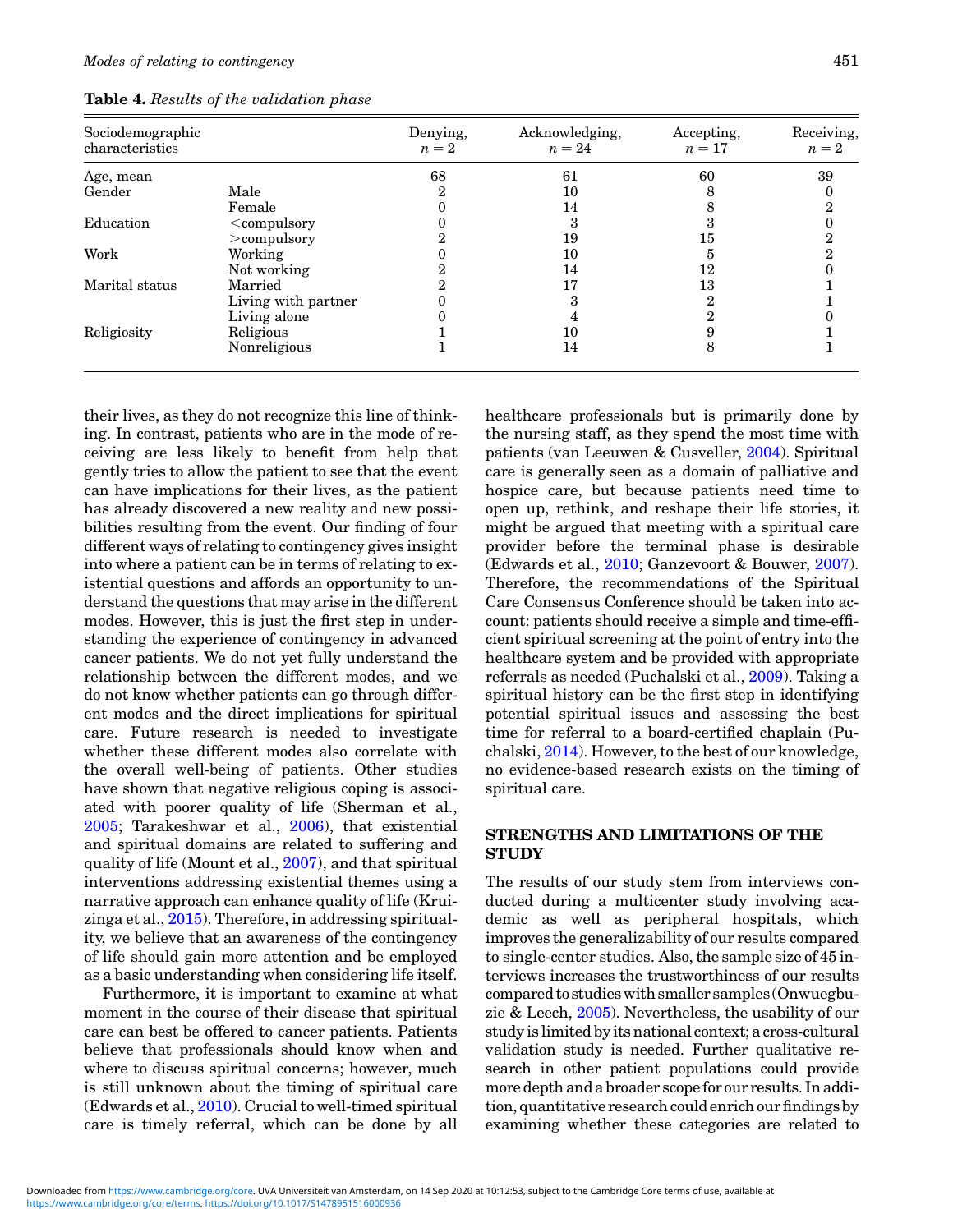<span id="page-8-0"></span>patients' overall well-being and their self-reported spiritual well-being. Our findings were constrained by our patient population of advanced cancer patients, as well as by its focus on the life event of having cancer. In a different patient population or without the focus on the life event of having incurable cancer, this study could potentially have yielded different results.

In conclusion, if we want to improve spiritual care in the healthcare setting, we must understand the existential needs and experiences of these patients. Our study provides insight into the essence of the experiences of advanced cancer patients by testing theoretical notions in practice.

## DISCLOSURES AND ACKNOWLEDGMENTS

We want to express our gratitude to all the patients who were willing to participate in our study. Despite their severe illness, they were willing to make time for the interviews and to be very open in speaking about their personal experiences. The authors also wish to thank the spiritual counselors who conducted the interviews and the oncologists and oncologist nurses who supervised patient inclusion. We also are grateful to Egbert van Dalen for the use of his interviews with advanced cancer patients on the topic of their experiences of contingency.

# FUNDING

This study was funded by the Dutch Cancer Society/ Alpe d'HuZes (grant no. UVA 2011–5311) and the Janssen Pharmaceutical Companies.

# CONFLICTS OF INTEREST

The authors hereby affirm that they have no other conflicts of interests to declare.

## REFERENCES

- Baart, I. (2002). Ziekte en zingeving: Een onderzoek naar chronische ziekte en subjectiviteit [in Dutch]. Assen: Koninklijke Van Gorcum BV.
- Bauman, Z. (2013). Liquid times: Living in an age of uncertainty. New York: John Wiley & Sons.
- Benzein, E., Norberg, A. & Saveman, B.I. (2001). The meaning of the lived experience of hope in patients with cancer in palliative home care. Palliative Medicine, 15(2), 117–126.
- Blitz, I. (2008). Crohngetuige: Een narratief onderzoek naar betekenisgeving bij jongeren met de ziekte van Crohn [in Dutch]. Doctoral dissertation. Utrecht, The Netherlands: Utrecht University.
- Boeije, H. (2002). A purposeful approach to the constant comparative method in the analysis of qualitative interviews. Quality & Quantity,  $36(4)$ ,  $391-409$ . Available

from [http:](http://qualquant.org/wp-content/uploads/text/Boeije%202002-1.pdf)//[qualquant.org](http://qualquant.org/wp-content/uploads/text/Boeije%202002-1.pdf)/wp-content/uploads/text/ [Boeije%202002-1.pdf](http://qualquant.org/wp-content/uploads/text/Boeije%202002-1.pdf).

- Bury, M. (1982). Chronic illness as biographical disruption. Sociology of Health & Illness, 4(2), 167–182. Available from [http:](http://onlinelibrary.wiley.com/doi/10.1111/1467-9566.ep11339939/pdf)//[onlinelibrary.wiley.com](http://onlinelibrary.wiley.com/doi/10.1111/1467-9566.ep11339939/pdf)/doi/10.1111/1467- [9566.ep11339939](http://onlinelibrary.wiley.com/doi/10.1111/1467-9566.ep11339939/pdf)/pdf.
- Cheng, C., Lau, H.P. & Chan, M.P. (2014). Coping flexibility and psychological adjustment to stressful life changes: A meta-analytic review. Psychological Bulletin, 140(6), 1582. Epub ahead of print Sep 15. Available from [https:](https://hub.hku.hk/bitstream/10722/204912/1/Content.pdf)// hub.hku.hk/bitstream/10722/204912/1/[Content.pdf.](https://hub.hku.hk/bitstream/10722/204912/1/Content.pdf)
- Dalferth, I.U. & Stoellger, P. (2007). Einleitung: Religion zwischen Selbstverständlichkeit, Unselbstverständlichkeit und Unverständlichkeit [in German]. In Hermeneutik der religion, I.U. Dalfert & P. Stoellger (eds.), pp. 1–21. Tübingen: Mohr Siebeck.
- Edwards, A., Pang, N., Shiu, V., et al. (2010). The understanding of spirituality and the potential role of spiritual care in end-of-life and palliative care: A metastudy of qualitative research. Palliative Medicine, 24(8), 753–770. Epub ahead of print Jul 21.
- Fife, R.B. (2002). Are existential questions the norm for terminally ill patients? Journal of Palliative Medicine, 5(6), 815–817.
- Friese, S. (2014). Qualitative data analysis with ATLAS. Thousand Oaks, CA: Sage Publications.
- Ganzevoort, R.R. (2012). Narrative approaches. In The Wiley –Blackwell companion to practical theology. B. Miller-McLemore (ed.), pp. 214–223. Chichester: Wiley–Blackwell. Available from [http:](http://www.ruardganzevoort.nl/pdf/2011_Narrative_approaches.pdf)//[www.ruardganze](http://www.ruardganzevoort.nl/pdf/2011_Narrative_approaches.pdf)voort.nl/pdf/[2011\\_Narrative\\_approaches.pdf](http://www.ruardganzevoort.nl/pdf/2011_Narrative_approaches.pdf).
- Ganzevoort, R.R. & Bouwer, J. (2007). Life story methods and care for the elderly: An empirical research project in practical theology. In Dreaming the land: Theologies of resistance and hope. H.G. Ziebertz & F. Schweitzer (eds.), pp. 140–151. Münster: LIT Verlag.
- Houtepen, R. & Hendrikx, D. (2003). Nurses and the virtues of dealing with existential questions in terminal palliative care. Nursing Ethics,  $10(4)$ , 377–387.
- Hsieh, H.-F. & Shannon, S.E. (2005). Three approaches to qualitative content analysis. Qualitative Health Research, 15(9), 1277–1288.
- Kendall, M. & Murray, S.A. (2005). Tales of the unexpected: Patients' poetic accounts of the journey to a diagnosis of lung cancer. A prospective serial qualitative interview study. Qualitative Inquiry, 11(5), 733–751.
- Keupp, H., Ahbe, T., Gmür, W., et al. (2006). Identitätskonstruktionen: Das Patchwork der Identitäten in der Spätmoderne [in German]. Hamburg: Rowohlt Taschenbuch Verlag.
- Kruizinga, R., Scherer-Rath, M., Schilderman, J.B.A.M., et al. (2013). The life in sight application study (LISA): Design of a randomized controlled trial to assess the role of an assisted structured reflection on life events and ultimate life goals to improve quality of life of cancer patients. BMC Cancer, 13(1), 360. Available from [https:](https://www.ncbi.nlm.nih.gov/pmc/articles/PMC3727984/)// [www.ncbi.nlm.nih.gov](https://www.ncbi.nlm.nih.gov/pmc/articles/PMC3727984/)/pmc/articles/PMC3727984/.
- Kruizinga, R., Hartog, I.D., Jacobs, M., et al. (2015). The effect of spiritual interventions addressing existential themes using a narrative approach on quality of life of cancer patients: A systematic review and meta-analysis.  $P<sub>s</sub>ycho-Oncology, 25(3), 253–265. Epub ahead of print$ Aug 10.
- Kruizinga, R., Helmich, E., Schilderman, J.B.A.M., et al. (2016). Professional identity at stake: A phenomenological analysis of spiritual counselors' experiences working with a structured model to provide care to palliative cancer